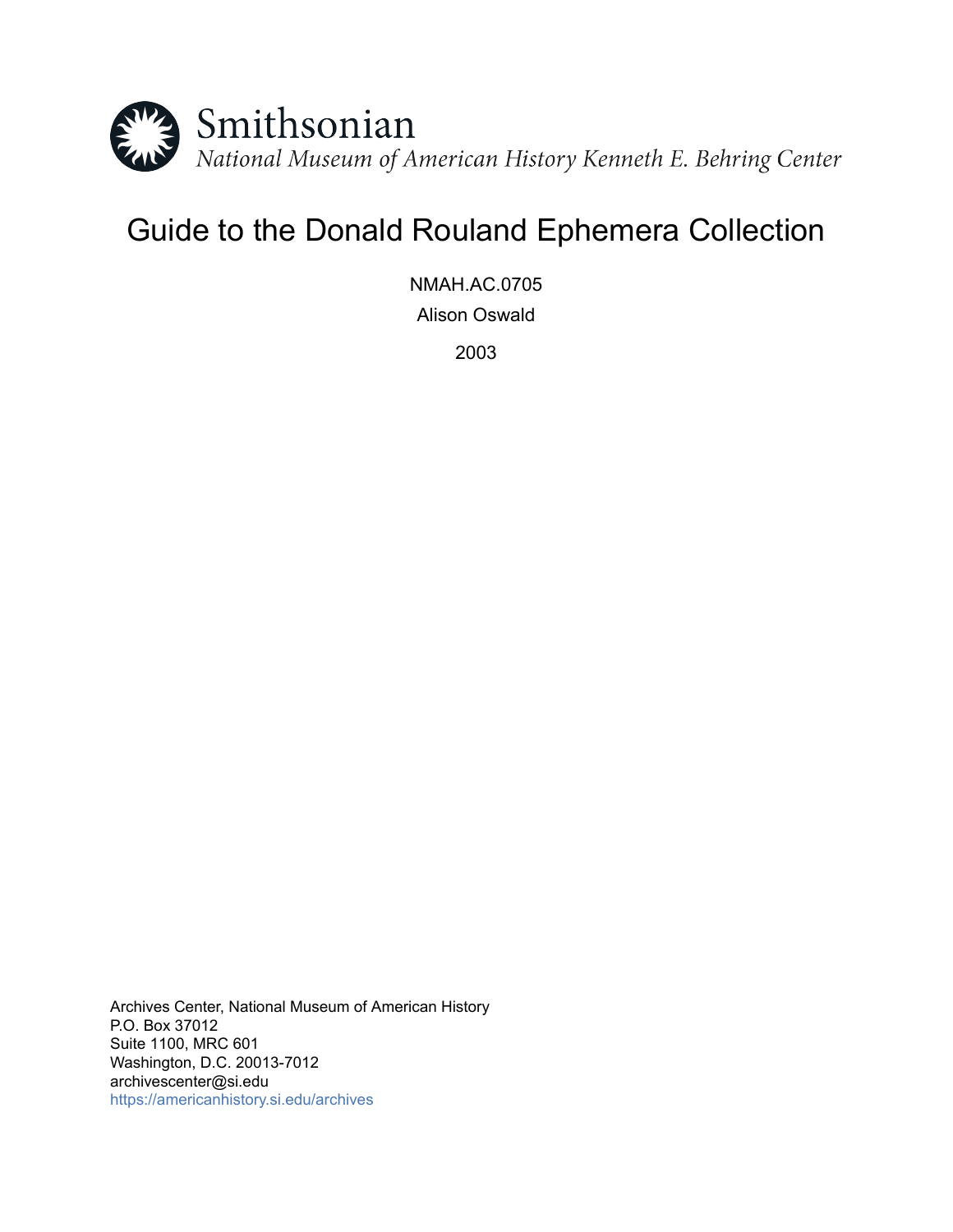# **Table of Contents**

<span id="page-1-0"></span>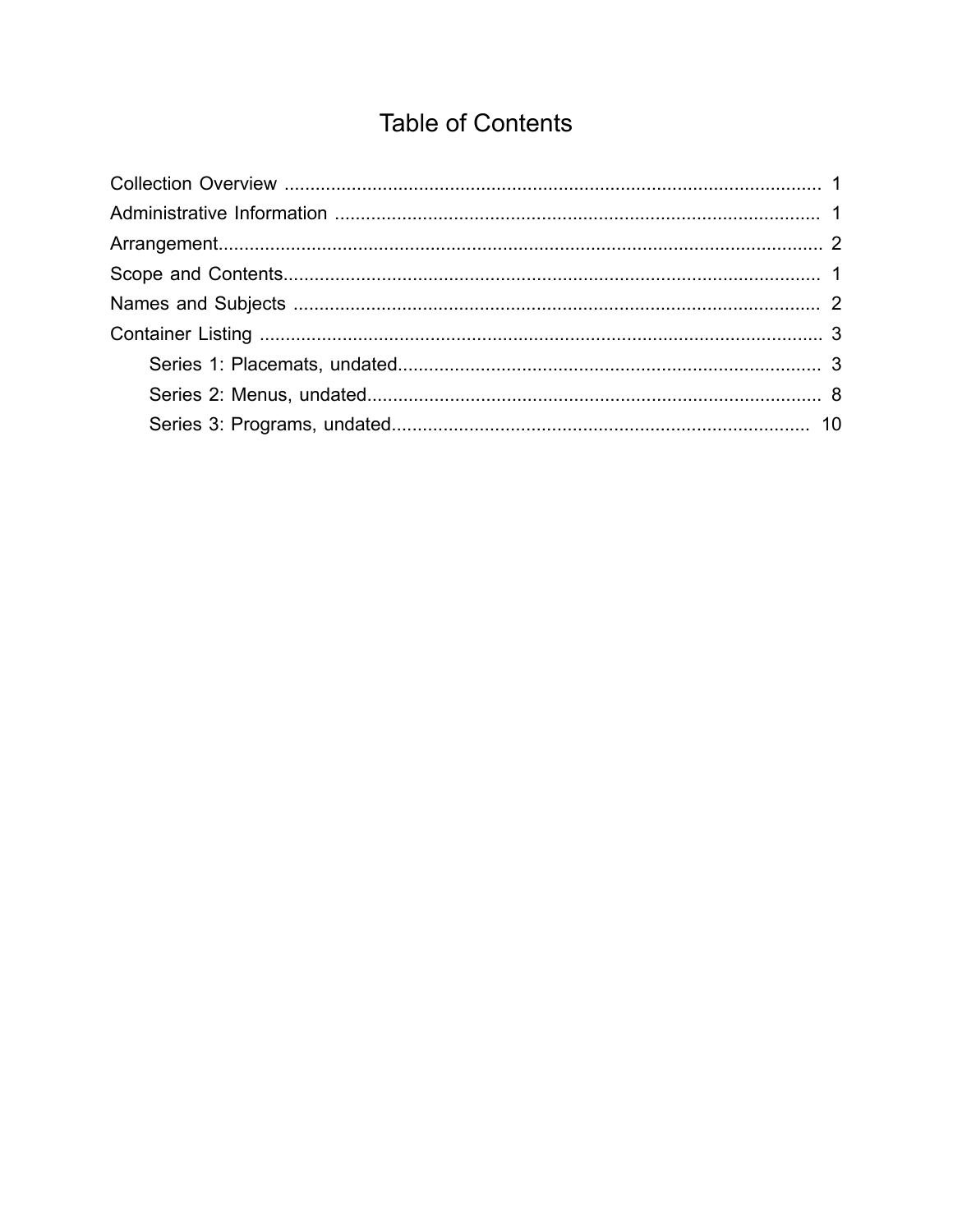### <span id="page-2-0"></span>**Collection Overview**

| <b>Repository:</b> | Archives Center, National Museum of American History                                                                                                           |
|--------------------|----------------------------------------------------------------------------------------------------------------------------------------------------------------|
| Title:             | Donald Rouland Ephemera Collection                                                                                                                             |
| Date:              | citca 1940-1990                                                                                                                                                |
| Identifier:        | NMAH.AC.0705                                                                                                                                                   |
| Creator:           | Rouland, Donald (Collector)                                                                                                                                    |
| Extent:            | 1.5 Cubic feet (3 boxes)                                                                                                                                       |
| Language:          | English.                                                                                                                                                       |
| Summary:           | Collection consists of restaurant placemats and menus (including<br>some from hotels, motels, and tourist venues), and baseball and<br>miscellaneous programs. |

#### <span id="page-2-1"></span>**Administrative Information**

#### Acquisition Information

Collection donated by Donald Rouland,1998.

Processing Information

Collection processed by Alison Oswald, 2003.

#### Preferred Citation

Donald Rouland Ephemera Collection, circa1940-circa1990, Archives Center, National Museum of American History

#### **Restrictions**

Collection is open for research.

#### Terms Governing Use and Reproduction

Collection items available for reproduction, but the Archives Center makes no guarantees concerning copyright restrictions. Other intellectual property rights may apply. Archives Center cost-recovery and use fees may apply when requesting reproductions.

### <span id="page-2-2"></span>**Scope and Contents**

The collection consists of placemats, menus, and programs. The placemats are arranged alphabetically and are printed with menus, maps, historical trivia, and tourist attractions. They are printed in color and black and white and are approximately 11" x 15" or smaller.

The menus are arranged alphabetically by name of restaurant and are approximately 11" x 17" or smaller.

The programs are divided into two subseries—baseball programs and miscellaneous—and are arranged alphabetically. The miscellaneous programs include a theatre show *Hello Hollywood Hello!* and materials from the Illinois State Fair. Not all materials are dated.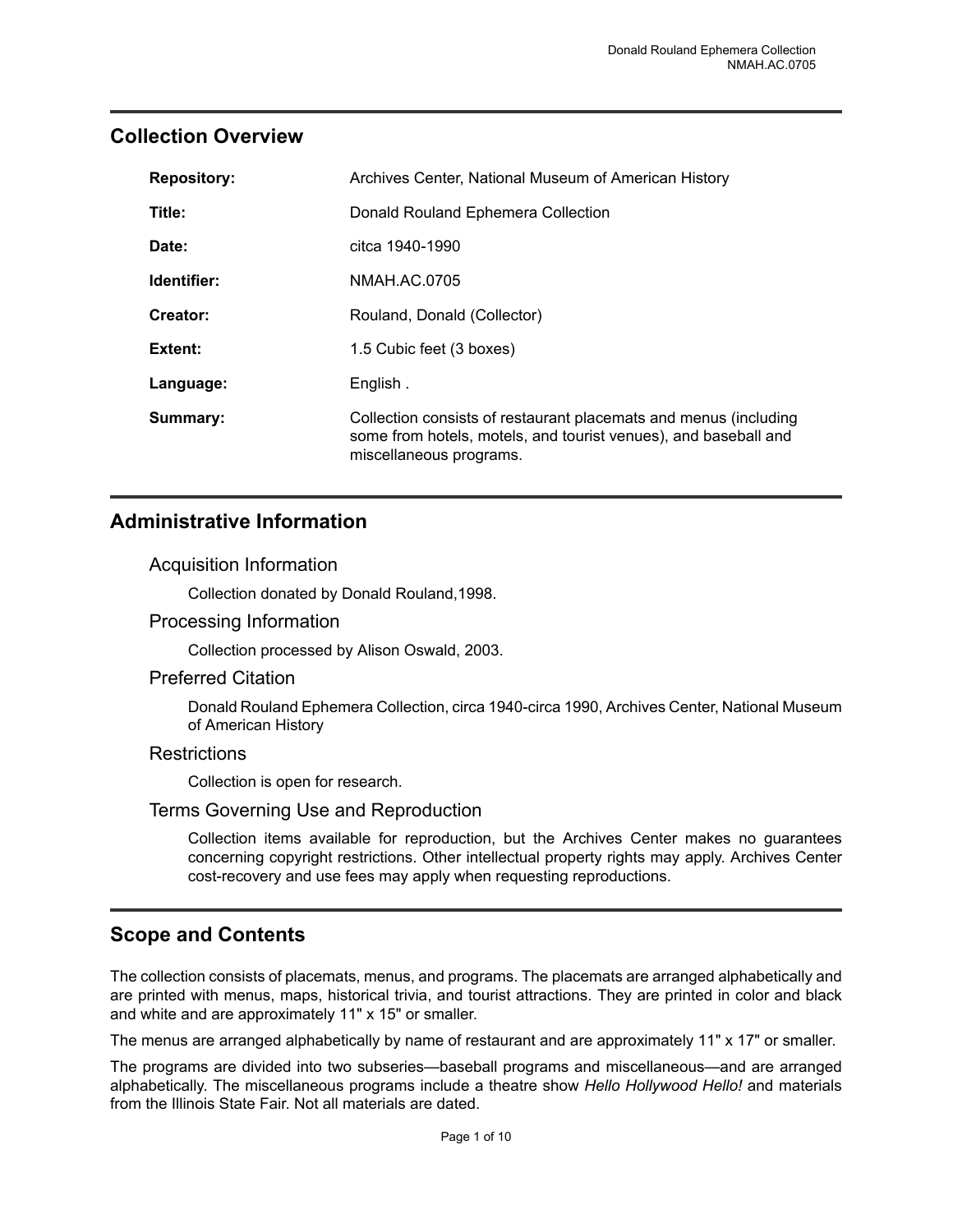### <span id="page-3-0"></span>**Arrangement**

The materials are arranged into three series.

Series 1: Place Mats Series 2: Menus Series 3: Programs

## <span id="page-3-1"></span>Names and Subject Terms

This collection is indexed in the online catalog of the Smithsonian Institution under the following terms:

Subjects:

Baseball Motels **Restaurants** Taverns (Inns)

Types of Materials:

Ephemera -- 1940-1970 Menus Placemats Programs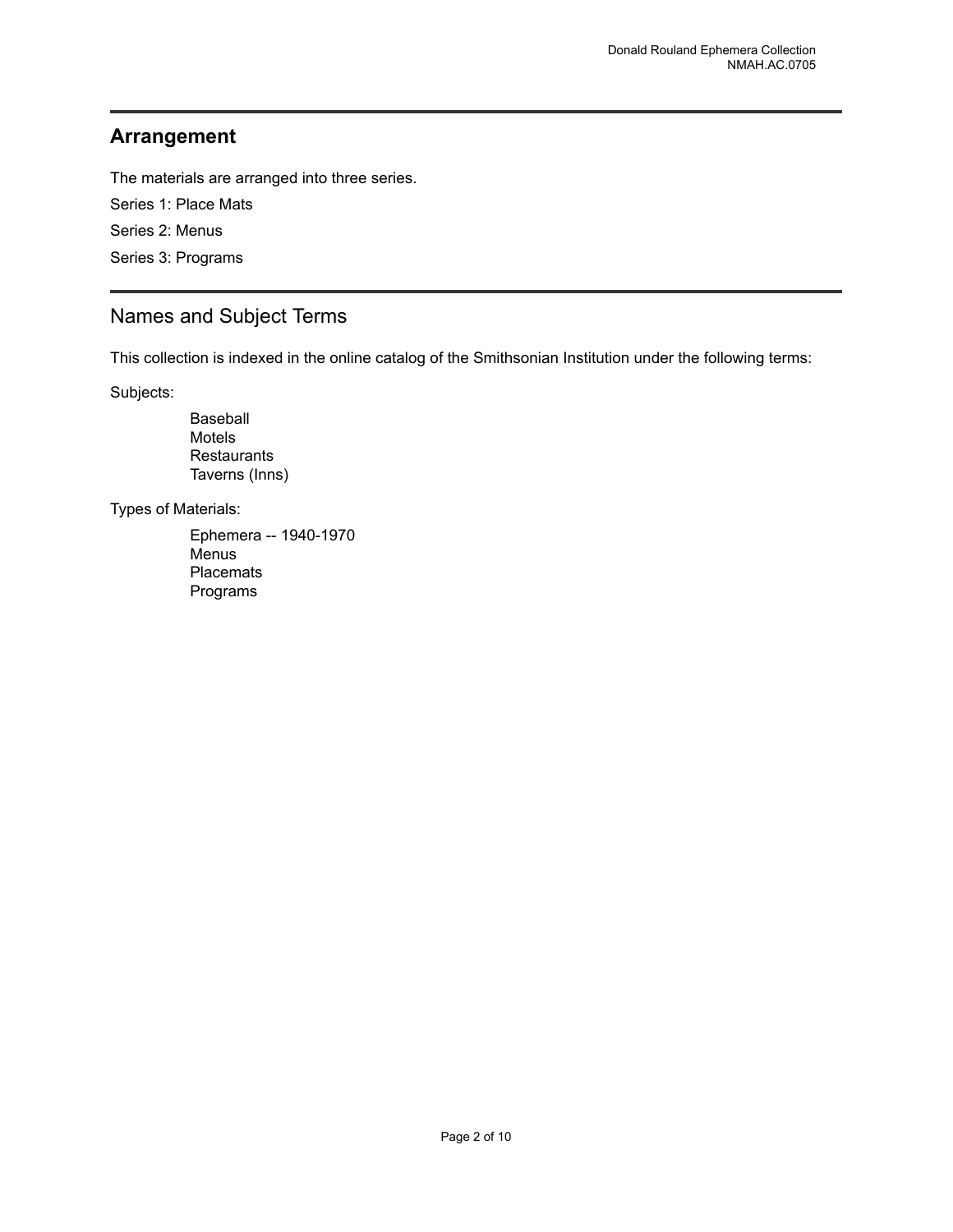# <span id="page-4-0"></span>**Container Listing**

## <span id="page-4-1"></span>Series 1: Placemats, undated

| Box 1, Folder 1 | Alabama, undated                                                      |
|-----------------|-----------------------------------------------------------------------|
| Box 2, Folder 2 | Arkansas, undated                                                     |
| Box 1, Folder 1 | Bentley's Restaurant, Holiday Inn, Richmond, Indiana, undated         |
| Box 1, Folder 1 | Bankert's Restaurant and Ice Cream, Gettysburg, Pennsylvania, undated |
| Box 1, Folder 1 | The Best Western Motels, no locations, undated                        |
| Box 1, Folder 1 | Bill Knapp's Good Things to Eat, Battlecreek, Michigan, undated       |
| Box 2, Folder 1 | Blackhawk Village, Jacksonville, Illinois, undated                    |
| Box 1, Folder 1 | The Bon Accord, no location, undated                                  |
| Box 1, Folder 1 | Brinkley's, Holiday Inn, South Attleboro, Massachusetts, undated      |
| Box 1, Folder 1 | Broughton, no location, undated                                       |
| Box 2, Folder 1 | California Missions, undated                                          |
| Box 1, Folder 1 | Caribe Café, no location, undated                                     |
| Box 1, Folder 1 | Chinese Zodiac, no location, undated                                  |
| Box 1, Folder 1 | Cattlemen's Steak House, no location, undated                         |
| Box 1, Folder 1 | The Centre of Vermont, undated                                        |
| Box 1, Folder 1 | The Chalet, Iron Mountain, Michigan, undated                          |
| Box 1, Folder 1 | Copper Harbor, Michigan, undated                                      |
| Box 2, Folder 1 | Crystal Tavern, Red Bluff, California, undated                        |
| Box 1, Folder 1 | Dobb's Houses, various U.S. locations                                 |
| Box 1, Folder 1 | Duke of York Motor Hotel, Yorktown, Virginia                          |
| Box 1, Folder 1 | Dutch Pantry, various U.S. locations                                  |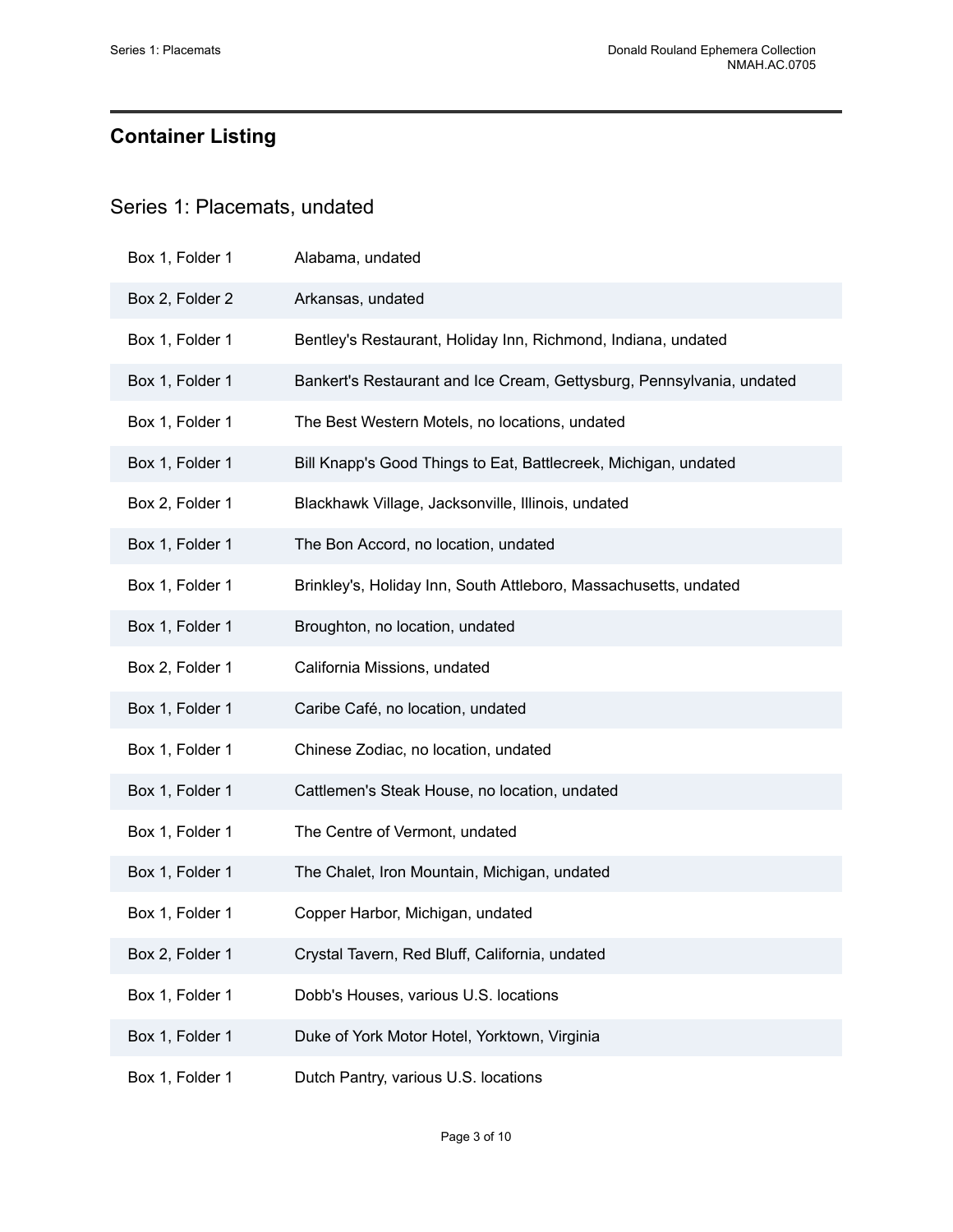| Box 1, Folder 1 | Edmond's Home of Unusual Sea Foods, St. Louis, Missouri                             |
|-----------------|-------------------------------------------------------------------------------------|
| Box 1, Folder 1 | The Eighteen Sixty-Seven (1867) The Home of Fine Canadian Dining                    |
| Box 1, Folder 1 | E.J's Landing Sea Food in the Chesapeake Tradition                                  |
| Box 1, Folder 1 | B.P.O. Elks No. 1596, Chicago, Illinois                                             |
| Box 2, Folder 1 | Eureka Springs                                                                      |
| Box 1, Folder 1 | Fanny's World famous Restaurant Society and Celebrity Center, Evanston,<br>Illinois |
| Box 1, Folder 1 | Flamming Pit of Edwardsville                                                        |
| Box 1, Folder 1 | Flamingo Lodge, Everglades National Park                                            |
| Box 1, Folder 1 | Florida's Miracle Strip                                                             |
| Box 1, Folder 1 | <b>Florida's Newest Frontier</b>                                                    |
| Box 1, Folder 1 | Francis Scott Key Hotel, Frederick, Maryland                                        |
| Box 1, Folder 1 | The Galt House, Louisville, Kentucky                                                |
| Box 1, Folder 1 | Gene's, One of Maine's Quality Restaurants, Skowhegan, Maine                        |
| Box 1, Folder 1 | Genie Buffet                                                                        |
| Box 1, Folder 1 | Glacier National Park, Montana                                                      |
| Box 1, Folder 1 | Golden Ox, Denver, Colorado, Washington, DC, and Kansas City, Missouri              |
| Box 1, Folder 1 | GV                                                                                  |
| Box 1, Folder 1 | The Grand Experience, Reno, Nevada                                                  |
| Box 1, Folder 2 | Holiday Inn, various locations                                                      |
| Box 1, Folder 2 | Heidelberg Continental Inn                                                          |
| Box 1, Folder 2 | Hen House Interstate, various locations                                             |
| Box 1, Folder 2 | Hobie's Little Brown Jug Restaurant, Gatlinburg, Tennessee                          |
| Box 1, Folder 2 | Hotel Mark Hopkins, no location                                                     |
| Box 1, Folder 2 | Howard Johnson's Restaurant and Motor Lodge (various locations)                     |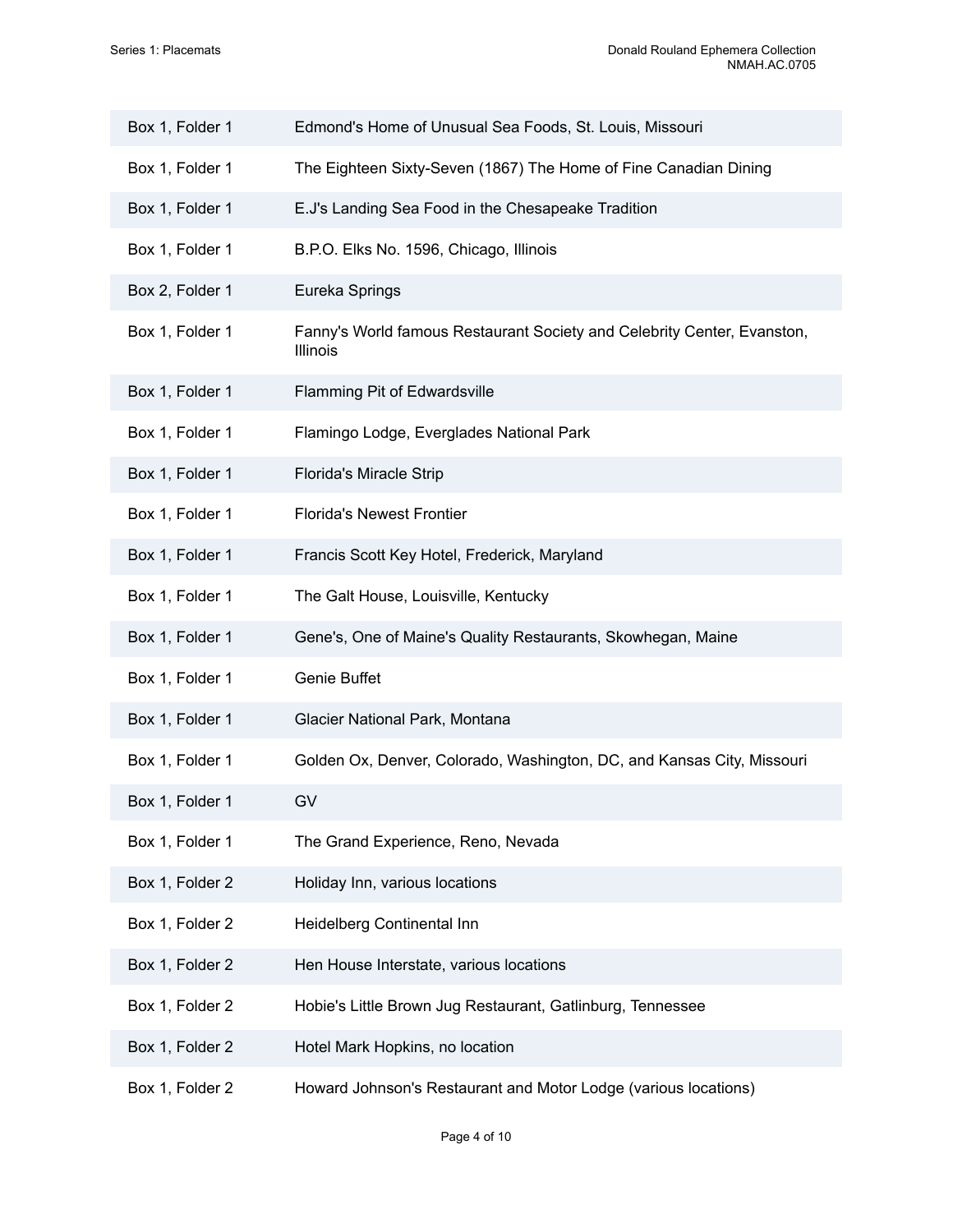| Box 1, Folder 2 | Jack's Café 200, Newport, Rhode Island                |  |
|-----------------|-------------------------------------------------------|--|
| Box 2, Folder 1 | The Jelly, no location                                |  |
| Box 1, Folder 2 | Jimmie's of Savin Rock, Connecticut                   |  |
| Box 2, Folder 1 | J & R's Salad Bowl Restaurant, Walnut Ridge, Arkansas |  |
| Box 1, Folder 2 | Junior's, Miami Beach, Florida                        |  |
| Box 2, Folder 1 | Kahler Hotels and Kahler Best Western Motels          |  |
| Box 1, Folder 2 | Kentucky State Parks                                  |  |
| Box 2, Folder 1 | Kentucky State Parks                                  |  |
| Box 2, Folder 1 | <b>Key West</b>                                       |  |
| Box 1, Folder 2 | Key West Shrimp House                                 |  |
| Box 1, Folder 2 | Lotus Room, no location                               |  |
| Box 1, Folder 2 | Maggie's Place, Thayer, Illinois                      |  |
| Box 1, Folder 2 | The Mayflower, Newport, Rhode Island                  |  |
| Box 2, Folder 1 | Medieval Village                                      |  |
| Box 2, Folder 1 | Mel-O-Dee Restaurant, Sarasota, Florida               |  |
| Box 2, Folder 1 | Meramec Caverns, Stanton, Missouri                    |  |
| Box 2, Folder 1 | MGM Grand Hotel Reno, Nevada                          |  |
| Box 2, Folder 1 | Minnesota Arrowhead Country                           |  |
| Box 2, Folder 1 | Mississippi Gulf Coast                                |  |
| Box 2, Folder 1 | <b>Mount Rainer National Park</b>                     |  |
| Box 2, Folder 1 | Murphy's By-The Sea, Florida                          |  |
| Box 2, Folder 1 | National Park Concessions, Inc.                       |  |
| Box 2, Folder 1 | New England                                           |  |
| Box 2, Folder 1 | Nickerson Farms                                       |  |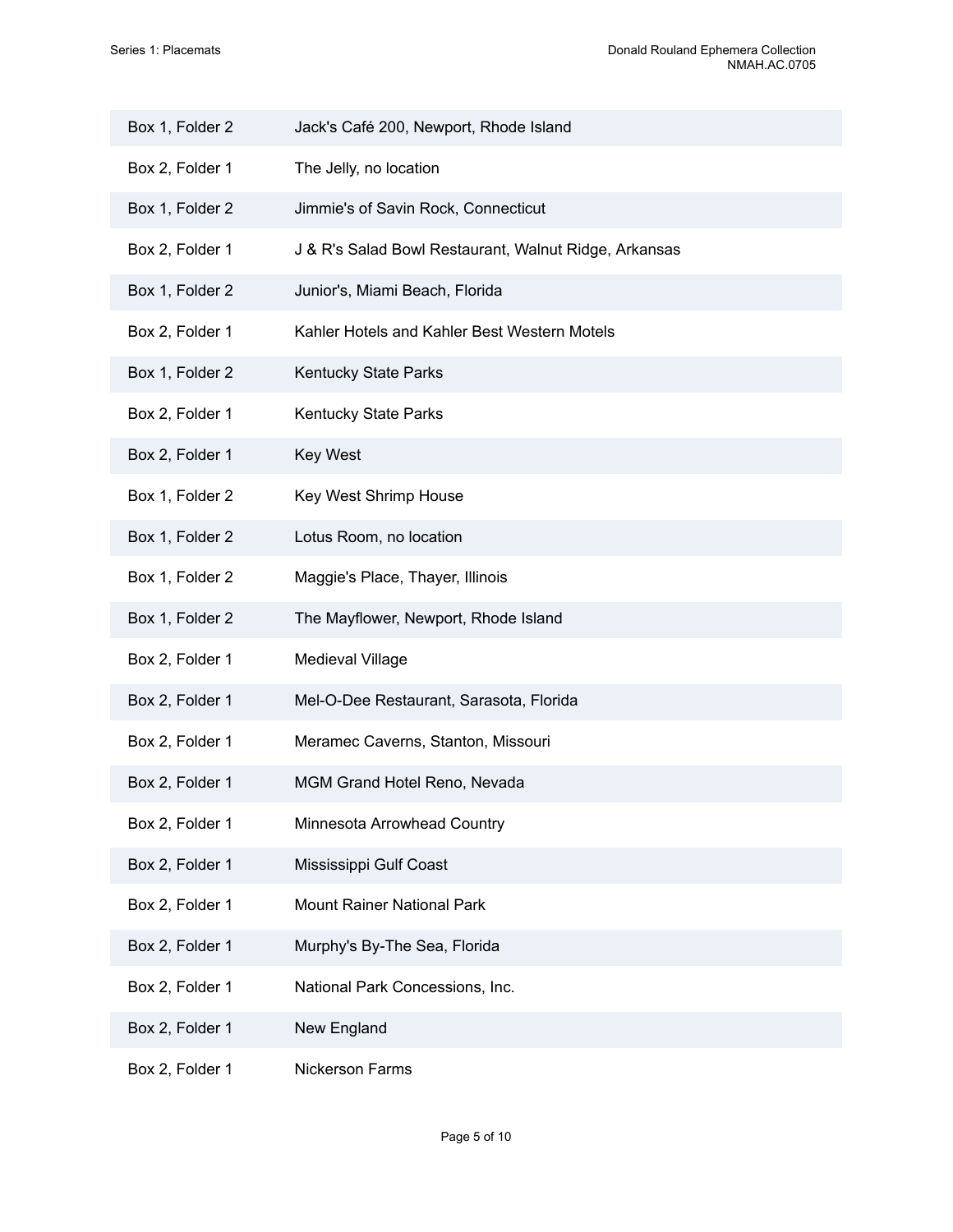| Box 2, Folder 1 | North Carolina                                  |
|-----------------|-------------------------------------------------|
| Box 2, Folder 3 | Oak Park Restaurant                             |
| Box 2, Folder 3 | Oak Creek Inn                                   |
| Box 2, Folder 3 | Ohio                                            |
| Box 2, Folder 1 | Old Custer City                                 |
| Box 1, Folder 3 | The Old Jail, St. Augustine, Florida            |
| Box 1, Folder 3 | Old Plantation Restaurant, Estes Park, Colorado |
| Box 1, Folder 3 | Owen's New Salem Lodge, Petersburg, Illinois    |
| Box 1, Folder 3 | Pineland Restaurant, Falmouth, Maine            |
| Box 1, Folder 3 | Pixie Kitchen, Oregon                           |
| Box 1, Folder 3 | Pizza Inn, various locations                    |
| Box 1, Folder 3 | Pumpkins                                        |
| Box 1, Folder 3 | Puritan Restaurant, Berlin, Connecticut         |
| Box 1, Folder 3 | Ramada Inn, various locations                   |
| Box 1, Folder 3 | The Realm, Las Vegas, Nevada                    |
| Box 2, Folder 1 | Red Cloud Motel                                 |
| Box 1, Folder 3 | <b>River Queen</b>                              |
| Box 1, Folder 1 | Roaster's Rotisserie Chicken and more           |
| Box 1, Folder 3 | Samuel's Fine Food and Spirits                  |
| Box 1, Folder 3 | The San Pedro                                   |
| Box 1, Folder 3 | Savarin Restaurants, Kansas and Connecticut     |
| Box 1, Folder 3 | Schneithort's Airport Restaurant                |
| Box 1, Folder 3 | Sequoia and Kings Canyon                        |
| Box 1, Folder 3 | Sheraton Summit Inn, Calgary, Alberta, Canada   |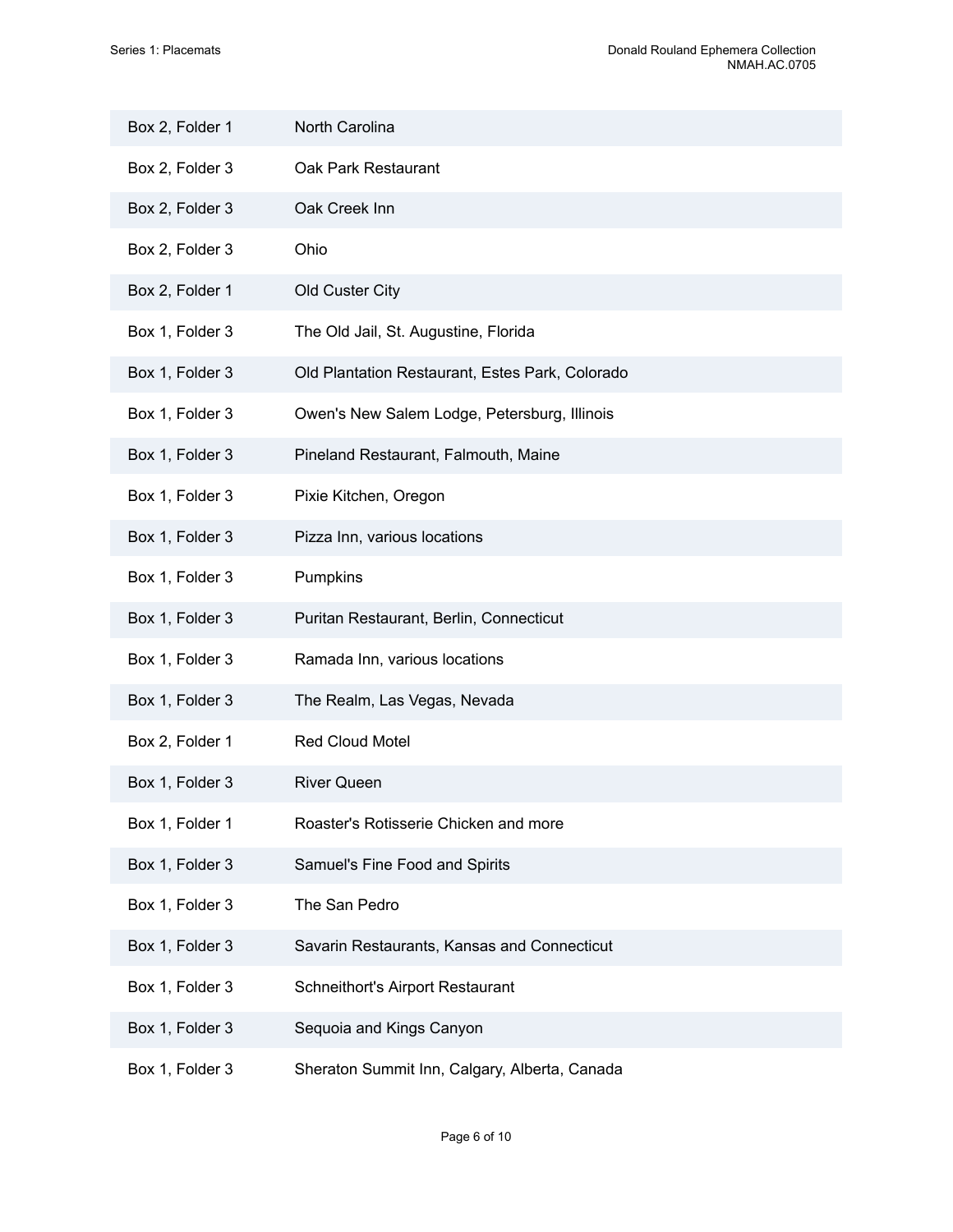| Box 1, Folder 3 | <b>Sherwood Forest</b>                             |
|-----------------|----------------------------------------------------|
| Box 1, Folder 3 | Shrimp Factory                                     |
| Box 1, Folder 3 | S & M Restaurant, Gatlinburg, Tennessee            |
| Box 1, Folder 3 | South Florida                                      |
| Box 1, Folder 3 | South Ocean Beach Hotel                            |
| Box 1, Folder 3 | Spanish Fort Motel and Restaurant, Mobile, Alabama |
| Box 1, Folder 3 | <b>Steak and Shake</b>                             |
| Box 1, Folder 3 | Timber Inn, Coos bay, Oregon                       |
| Box 2, Folder 1 | Timberline Lodge Oregon                            |
| Box 1, Folder 3 | <b>Travel Lodge</b>                                |
| Box 1, Folder 3 | <b>Travelmat</b>                                   |
| Box 1, Folder 3 | Union Oyster House, Boston, Massachusetts          |
| Box 1, Folder 3 | United States Senate Restaurant                    |
| Box 1, Folder 3 | <b>Utah Parks Company</b>                          |
| Box 1, Folder 3 | Vermont                                            |
| Box 1, Folder 3 | Venetian Restaurant, Barre, Vermont                |
| Box 1, Folder 3 | Virginia Beach and Hampton Roads                   |
| Box 1, Folder 3 | Williamsburg                                       |
| Box 1, Folder 3 | Yellowstone                                        |

*Return to Table of [Contents](#page-1-0)*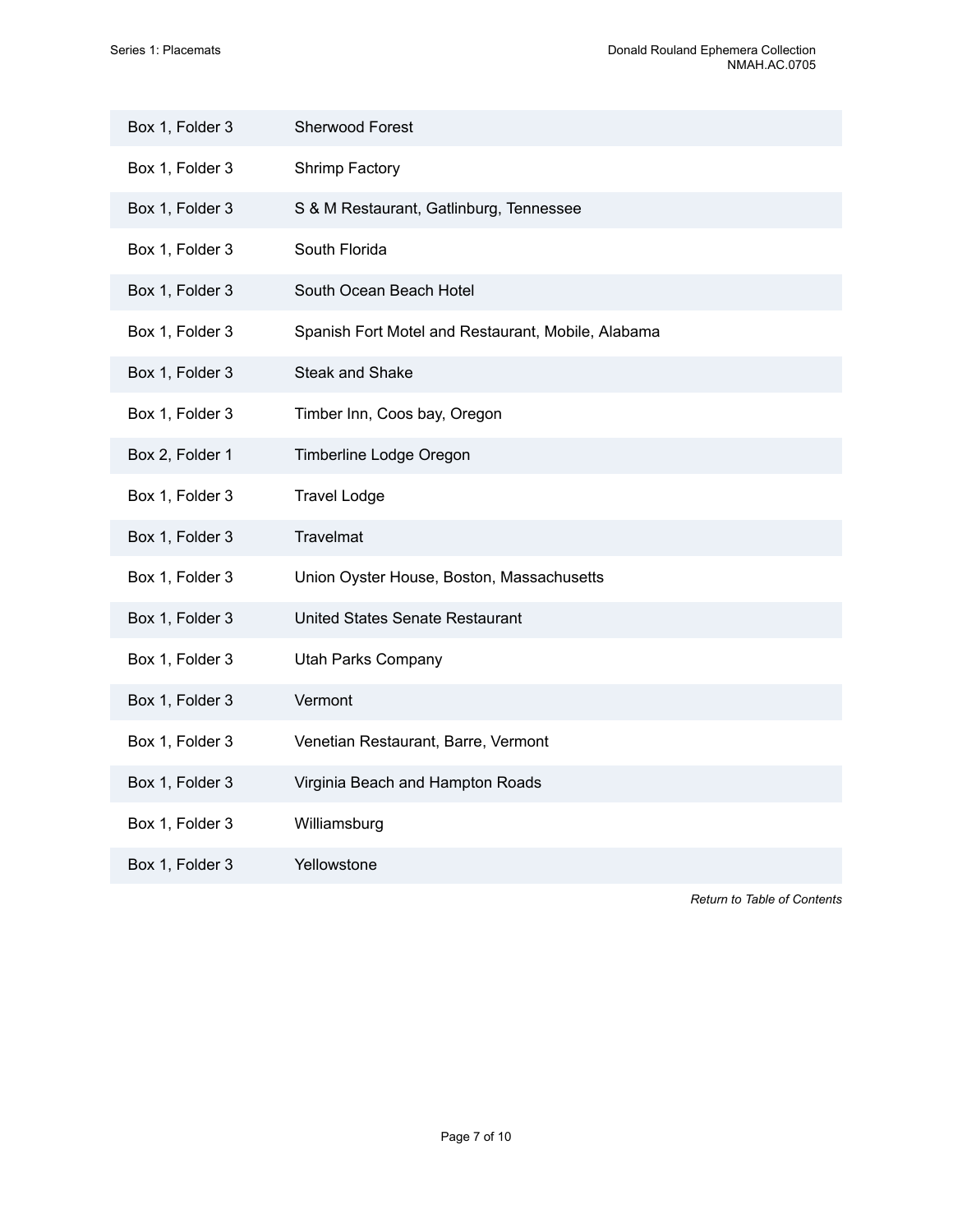# <span id="page-9-0"></span>Series 2: Menus, undated

| Box 2, Folder 2 | A & B Lobster House, Key West, Florida                   |
|-----------------|----------------------------------------------------------|
| Box 2, Folder 2 | Alioto's, San Francisco, California                      |
| Box 2, Folder 2 | Arnaud's, New Orleans, Louisianna                        |
| Box 2, Folder 2 | Art in Steaks, Tampa, Florida                            |
| Box 2, Folder 2 | Beachcomber                                              |
| Box 2, Folder 3 | Beef n' Bottle, Hyannis, Massachusetts                   |
| Box 2, Folder 3 | Bookbinders Sea Food House                               |
| Box 2, Folder 4 | Capt. Redd's Restaurant and Lounge, Panama City, Florida |
| Box 2, Folder 4 | Casino de Paris, Las Vegas, Nevada                       |
| Box 2, Folder 4 | <b>Cattlemen's Steak House</b>                           |
| Box 2, Folder 4 | Circa 1900                                               |
| Box 2, Folder 4 | Elliott's Oyster House, Sea Food Restaurant              |
| Box 2, Folder 5 | El Greco, Southgate, Kentucky                            |
| Box 2, Folder 5 | Flamingo in the Everglades National Park                 |
| Box 2, Folder 6 | The Forum of the Twelve Caesar's                         |
| Box 2, Folder 6 | The Friendship House, Gulf Port and Biloxi, Mississippi  |
| Box 2, Folder 6 | Garfield's Restaurant & Pub, Colorado Springs, Colorado  |
| Box 2, Folder 7 | Holiday Inn, Tampa, Flordia                              |
| Box 2, Folder 7 | Inmans, Galesburg, Michigan                              |
| Box 2, Folder 7 | Davy Jones Sea Food, Inc. New York, New York             |
| Box 2, Folder 7 | La Barre 500                                             |
| Box 2, Folder 8 | La Grande Scene, Washington, DC                          |
| Box 2, Folder 8 | The Lobster, New York, New York                          |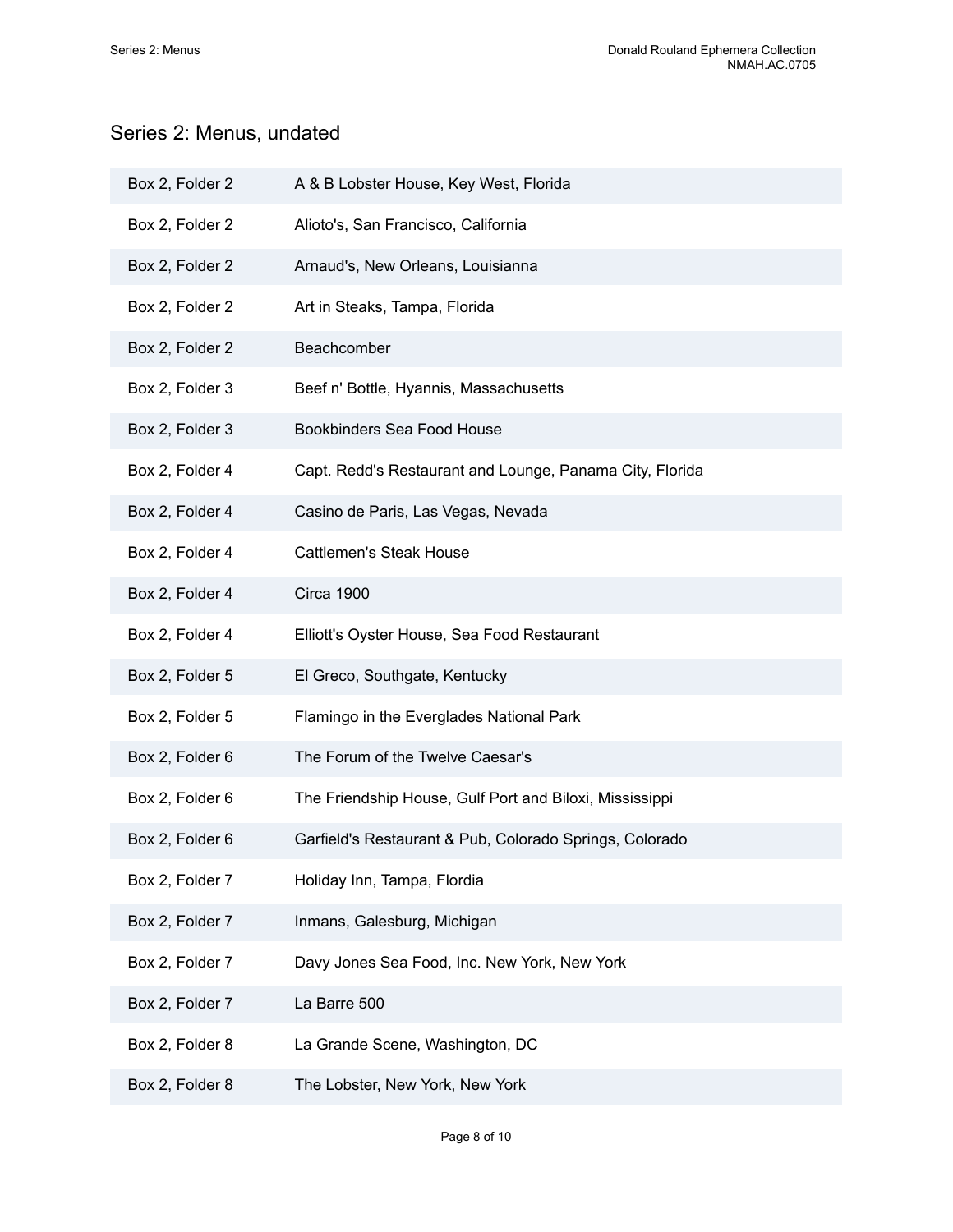| Box 2, Folder 8 | Los Caracoles Restaurant Tipico, Barcelona, Spain |  |
|-----------------|---------------------------------------------------|--|
|-----------------|---------------------------------------------------|--|

- Box 2, Folder 8 Monique Dinner Theatre
- Box 2, Folder 8 Mississippi Steamboat Restaurant
- Box 2, Folder 8 Old Mexico, St. Louis, Missouri
- Box 2, Folder 9 Old Original Bookbinders, Philadelphia, Pennsylvania
- Box 2, Folder 9 Pilgrim Pantry Restaurant, Plymouth, Massachusetts
- Box 2, Folder 9 Restaurante Finisterre, Barcelona, Spain
- Box 2, Folder 10 The Round Table, Hot Springs, Arkansas
- Box 2, Folder 10 Sea-n-Sirloin, Biloxi, Mississippi
- Box 2, Folder 10 Tony's Fish Market, Miami, Florida
- Box 2, Folder 11 United States Senate Restaurant, Washington, DC
- Box 2, Folder 11 Zephyr Cove Restaurant
- Box 2, Folder 11 Ziegfeld Room
- Box 2, Folder 11 Unidentified

*Return to Table of [Contents](#page-1-0)*